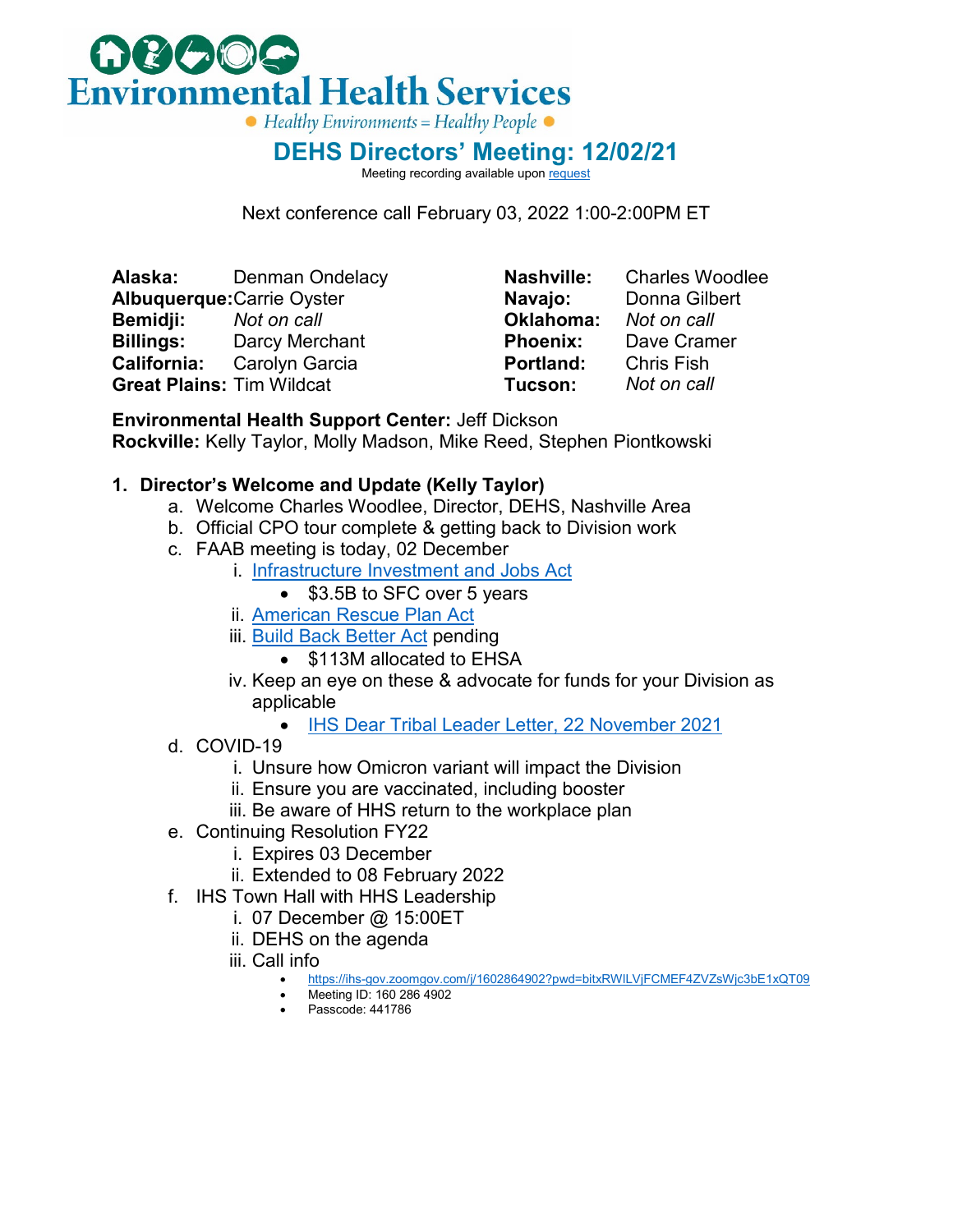

## **2. Area Highlights**

- a. Alaska
	- i. Tribal budget formulation next week
	- ii. Cold temperatures in western Alaska are causing systems to freeze
	- iii. Planning for return to workplace in January 2022
	- iv. Staffing
		- Denman retiring from USPHS in May 2022
			- Will begin new assignment as Director, Project Management Branch, DES, OEHE in February 2022
			- CDR Ferman will be recommended to cover EHS
			- *It has been a pleasure to work w DEHS & its talented staff who provide valuable services throughout Indian Country*
			- *Farewell CAPT Ondelacy who has been a fantastic advocate for DEHS and will be missed* (Kelly Taylor)
	- b. Albuquerque
		- i. Staffing
			- Area IEHO vacancy announcement forthcoming
			- IEHO vacancy announcement forthcoming
			- IPS PD being developed
		- ii. USPHS COERs
			- New internal standardized process worked well this cycle
			- Contact Carrie for more details
	- c. Bemidji *Not on call*
	- d. Billings
		- i. Updating FY22 *sanitarian dashboards* for Title I & V tribes
		- ii. Updating CY22 *sanitarian dashboards* for direct service tribes
		- iii. IP special projects
			- \$70K remains
			- Elder fall prevention
		- iv. IEHO providing accreditation support to clinics
		- v. Staffing
			- Supporting tribal vacancies: Safety Officer, Blackfeet SU vacancy announcement forthcoming
		- vi. Conducting establishment assessments as feasible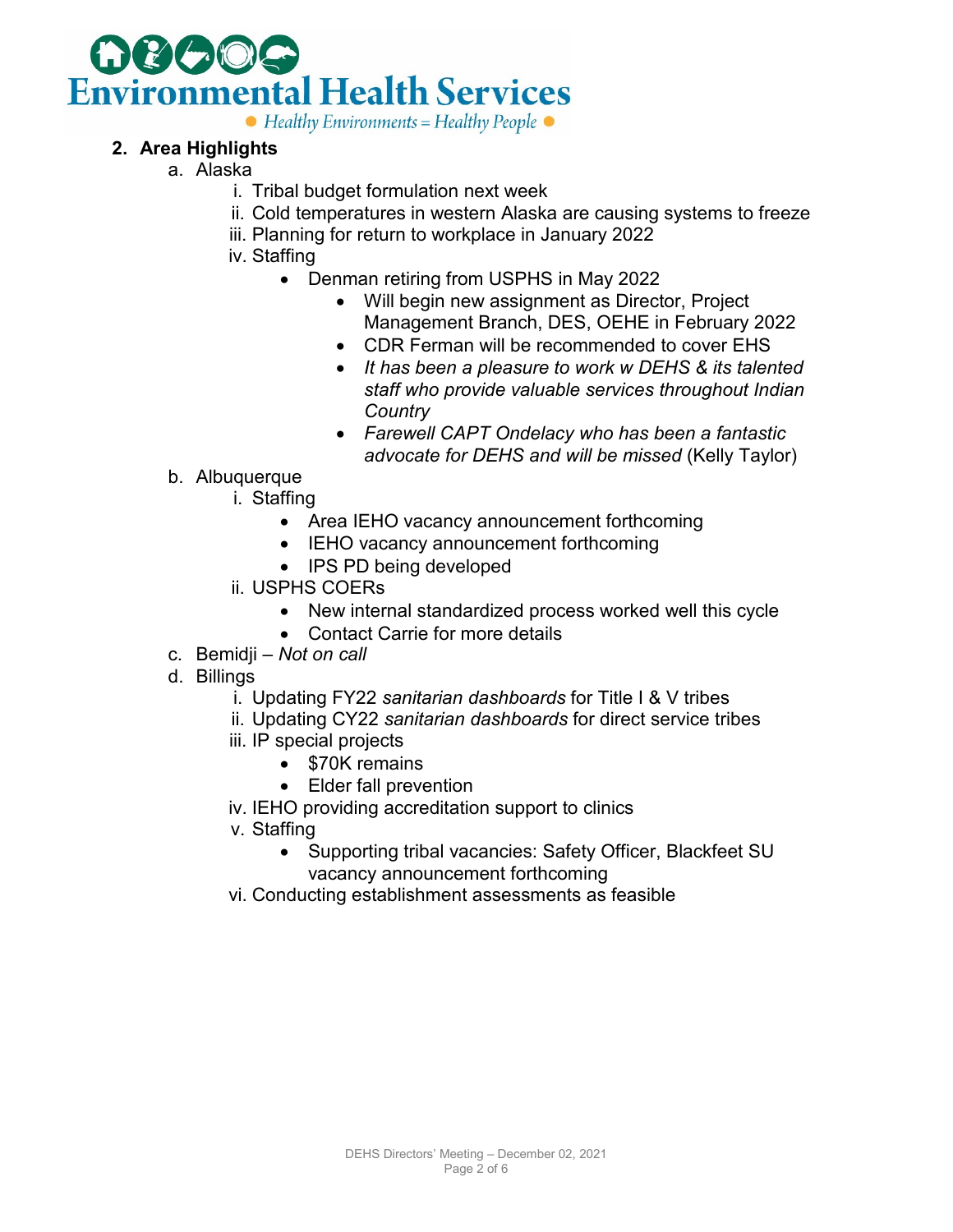

- e. California
	- i. Staffing
		- Ukiah Field Sanitarian: reports to duty January 2022; used Pathways
		- Director, OEHE, CAO
			- Announcement closed 29 November
			- Carolyn & Jonathan Rash sharing Acting roles until filled
		- ii. Planning for return to workplace
			- Letters to staff ongoing
		- iii. Elizabeth Fowler site visit to CA Area next week
			- Tim Shelhamer will escort her on tour throughout the Area
- f. Great Plains
	- i. Staffing
		- Chris Allen retires June 2022
		- District EHO vacancy announcement forthcoming
		- Pierre SUEHO and Sioux City SUEHO vacancy announcement forthcoming
	- ii. IEH
		- Greg Calvert earned CIH last month
		- IEHOs assisting SUs PPE burn rates & fulfilling requests as needed
	- iii. IP
		- Area injury profile being developed
- g. Nashville
	- i. Staffing
		- Kit will return May 2022
		- Riley should return to DEHS January 2022
	- ii. Planning for return to workplace
		- Letters to staff ongoing
		- Updating Area Office plan
	- iii. SFC funding
		- Very preliminary conversations to create a joint SFC/EHS position using new funds
	- iv. Developing DEHS program plan
- h. Navajo
	- i. Staffing
		- EHO reported to duty in Gallup
		- EHO reported to duty in Shiprock
		- Three vacancy announcements forthcoming
	- ii. COVID-19
		- Work ongoing
		- EHS staff supporting contact tracing, vaccinations, & community mitigation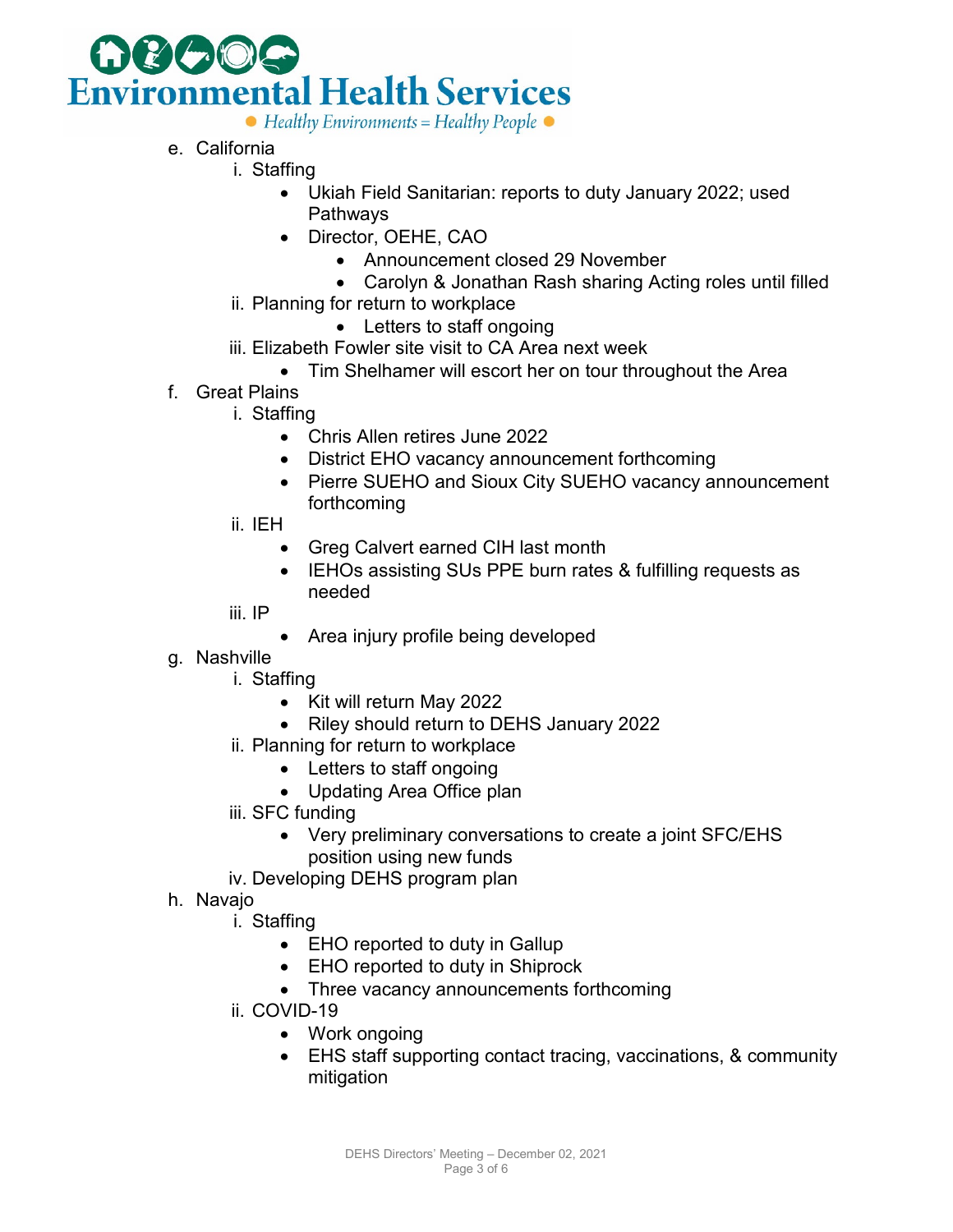

- $\bullet$  Healthy Environments = Healthy People  $\bullet$
- i. Oklahoma City *Not on call*
- j. Phoenix
	- i. Staffing
		- LT Hargis PCS to Ft. Yuma SU in November
		- LTJG Park PCS to USCG in February
		- Four EHS vacancy announcements coming soon: 2 at San Carlos, 1 in Parker, 1 in Elko; will be post using Pathways
		- LT Morgan completed OBC in November
		- Three EHS vacancies: 1 coming soon in Parker; 2 in San Carlos
	- ii. LCDR Chung assembled & presented a model wastewater treatment survey training including wastewater treatment plants, lift stations, manholes sewer lagoons & individual septic systems based off the esurvey form
	- iii. Injury prevention
		- Piloting gun safe installation project w 2 tribes to prevent unintentional fire arm injuries
		- CDR Morones & LCDR Tsatoke taught Pilot 1 of online IP course 2 along with Bemidji & Navajo Areas in November; 23 participants
		- LCDR Ampadu & LT Wrona were featured presenters on community opioid intervention strategies at the Arizona Opioid Conference & the Arizona Sanitarians Conference
	- iv. Institutional EH
		- CDR Hansen is hosting quarterly Phoenix Area safety officer webinar on 09 December featuring the new TJC workplace violence standards
		- LCDR Parker is supporting PIMC: they have critical staffing need; he is helping w a variety issues including I-STARs, policy reviews, & OSHA emergency temporary standard
	- v. COVID-19
		- 16.8% positivity rate; hospital census has fluctuated between manageable and full; Arizona has the AZ Surgeline that helps off-load patients to valley hospitals
		- CC deployments
			- One EHO recently returned from a mission (he was in Minnesota, Utah, & New Mexico)
			- Three EHOs contacted for deployments this week
			- CC Pharmacists deployments at PIMC for vaccination clinics demobilized after administering approx 2,500 shots
		- EHOs serving as vaccine couriers
		- Request to Veteran's Administration for nurses at Hopi does not look promising
		- Reopening plans moving forward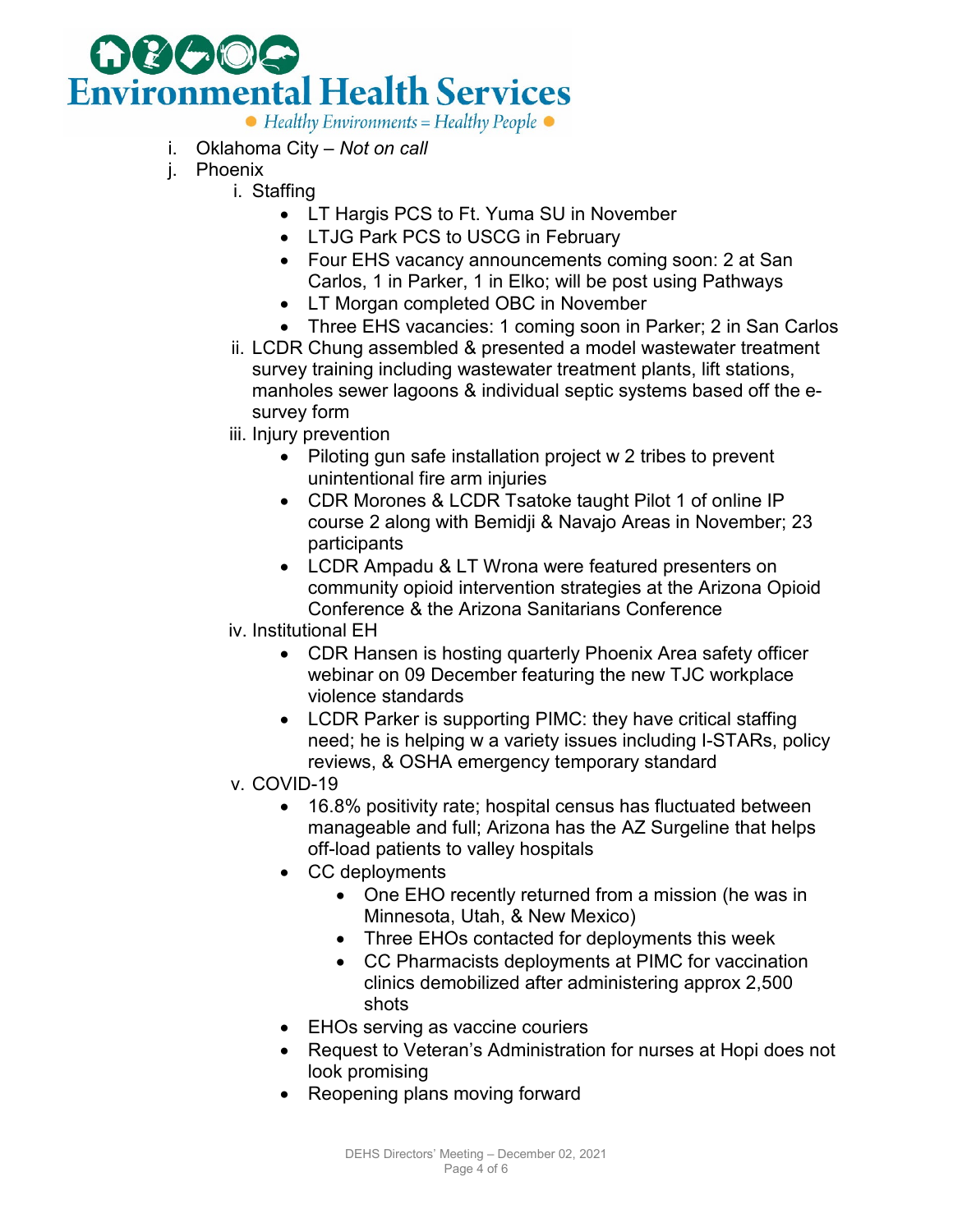

 $\bullet$  Healthy Environments = Healthy People  $\bullet$ 

- k. Portland
	- i. Staffing
		- District EHO vacancy announcement at Yakama forthcoming
		- Vacancy announcement for EHS position in the Portland Area Office forthcoming
		- The Area has staffing shortages for patient care positions (e.g. nurses) & is working to fill those in a variety of ways (e.g. requests for CC deployments)
	- ii. Planning for return to workplace
- l. Tucson *Not on call* (updates submitted via email)
- m. EHSC
	- i. IP training courses
		- Intermediate IP course pilot #1 in November went very well (23 participants)
		- Intermediate IP course pilot #2 in February
	- ii. Staffing
		- Jeff Conner reported as IEHO in October; continues to support ABQ Area COVID-19 mission needs
		- DACUM (Developing a Curriculum)
			- EHSC completed DACUM training
			- Purpose is to assure courses are designed for effective presentation skills & effective management of learning behaviors
			- EHSC completed pilot courses w SFC & EHSC staff
			- Contact Jeff if interested in future pilot courses w EHS staff
	- iii. Share your training needs w Jeff
	- iv. EHSC not traveling to conduct training courses due to COVID-19 travel restrictions

## **3. HQ Announcements**

- a. Injury prevention (Molly Madson)
	- i. IP course schedule
		- November 2021: Pilot 1 of online course 2 complete; 23 participants
		- February 2022: Pilot 2 of online course 2
		- May/June 2022: Pilot 1 of online course 3
		- August 2022: Pilot 2 of online course 3
		- November 2022: Pilot 1 of in-person course 1
	- ii. Holly's retirement
		- Terminal leave begins 11 December
		- Retirement 01 February 2022
		- Tim Wildcat, GPA, will be Acting